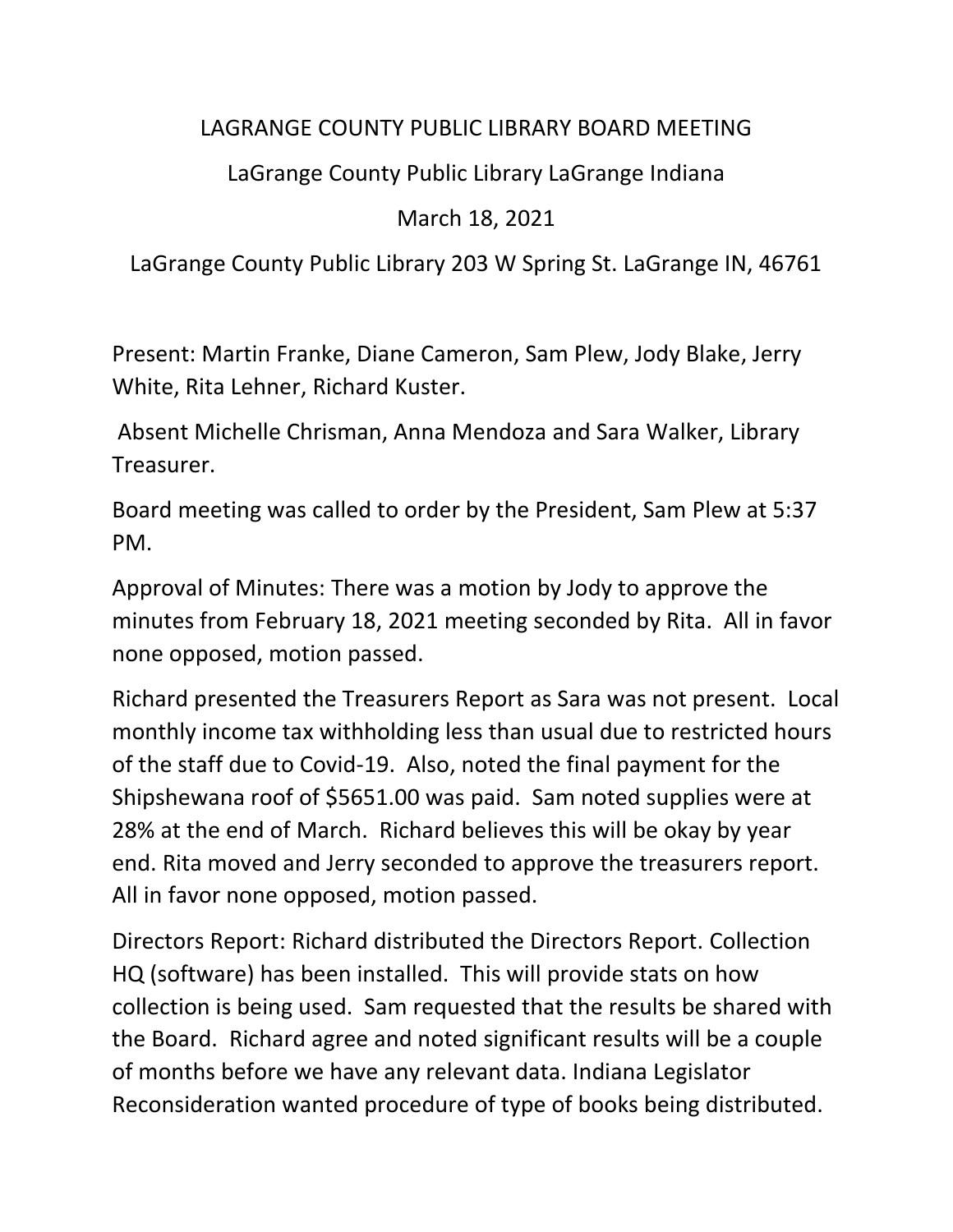The Board has the final say so. Review any books that are said to not be appropriate.

Bookmobile will be back on the road starting in June. 54 Amish Schools are still receiving the tubs so will not be served by the bookmobile. Masks are a must while in the bookmobile.

Policy for conduction Background Checks on Employees and Volunteers, Policy No. 2020-2 was presented by the Policy Committee for approval by the Board. Jerry made a motion to approve the policy and Martin seconded. All in favor none opposed, motion passed.

Update on Covid-19 issues. Continue policy that is currently in place; quarantine books when returned to library, masks are required in the library by patrons and staff, temperature is taken of all employees when they start their job. Covid-19 shots have moved from the library community room to the Lima-Brighton Elementary School in Howe, IN.

See Statistical Report included for the month of February 2021.

Staffing Report, we are currently down to 18 employees. Brittany Gilger has left employment as well as Montana who was PT employee.

Policy on Maternity Leave will be presented at the next Board meeting.

Curbside Service – continue service

Reports and claims were reviewed: February 28, 2021- Payroll and Check numbers **27997-28047** in the amount of **\$83,505.10**. There was a question regarding check number 28032 Better Roofing and this was payment for the roof in Shipshewana, the funds came from the Lirf Fund. A motion was made by Jerry and seconded by Jody to approve the report. All in favor, none opposed motion passed.

Personnel Committee and Facilities Committee no report.